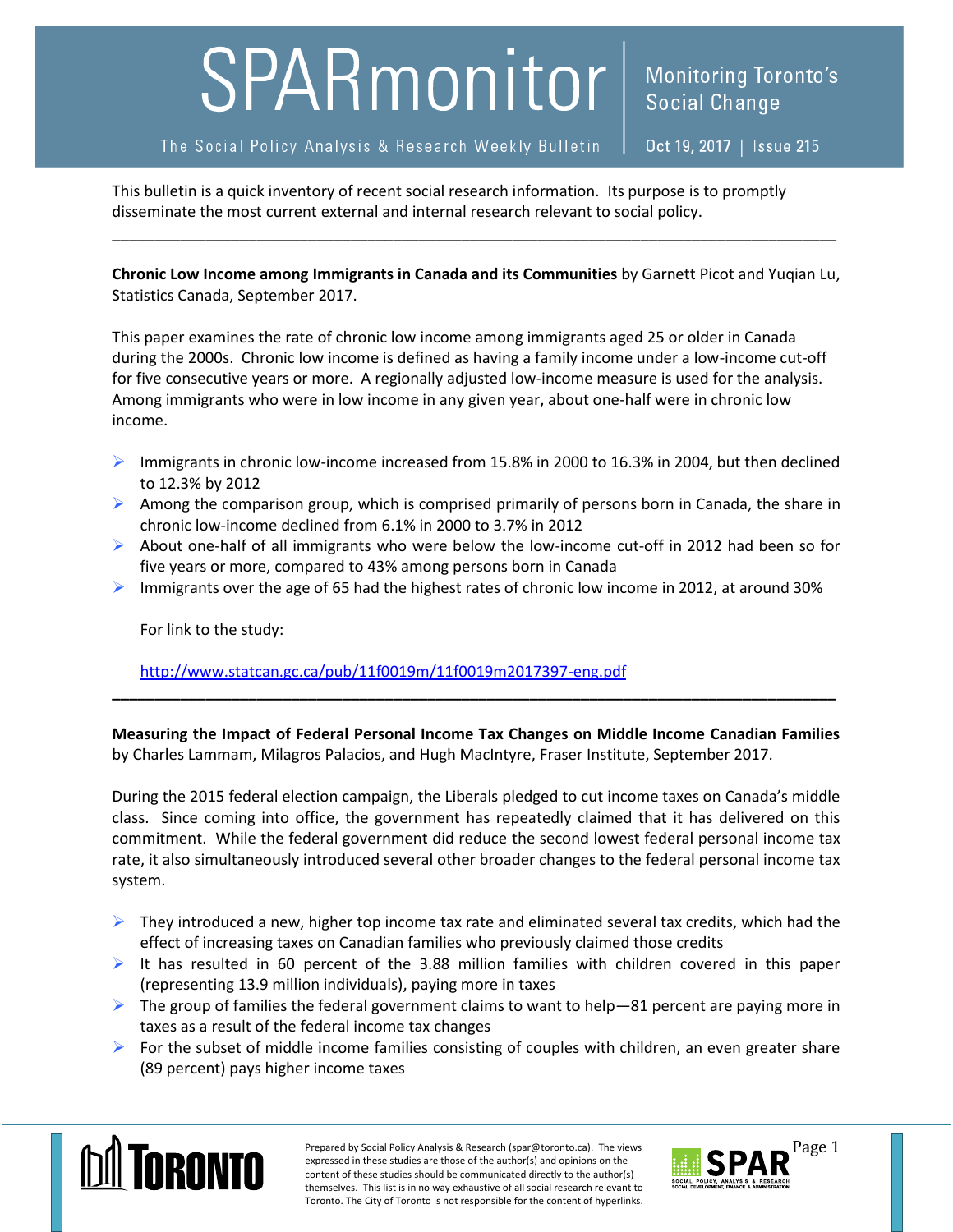For link to the report:

[https://www.fraserinstitute.org/sites/default/files/measuring-the-impact-of-federal-personal](https://www.fraserinstitute.org/sites/default/files/measuring-the-impact-of-federal-personal-income-tax-changes-on-middle-income-canadian-families.pdf)[income-tax-changes-on-middle-income-canadian-families.pdf](https://www.fraserinstitute.org/sites/default/files/measuring-the-impact-of-federal-personal-income-tax-changes-on-middle-income-canadian-families.pdf)

**\_\_\_\_\_\_\_\_\_\_\_\_\_\_\_\_\_\_\_\_\_\_\_\_\_\_\_\_\_\_\_\_\_\_\_\_\_\_\_\_\_\_\_\_\_\_\_\_\_\_\_\_\_\_\_\_\_\_\_\_\_\_\_\_\_\_\_\_\_\_\_\_\_\_\_\_\_\_\_\_\_\_\_\_\_**

**Decent Work in the Green Economy** by Jordann Thirgood, Scott Mcfatridge, Mercedes Marcano, Jamie Van Ymeren, Mowat Centre and Smart Prosperity Institute, October 2017.

As Ontario and other provinces move toward a greener economy, policymakers should consider the implications of these changes on employment opportunities, and particularly opportunities for decent work. This report identifies where workers might be vulnerable to disruption, and considers where policy intervention may be beneficial.

- $\triangleright$  For many economic sectors, the transition to a green economy means opportunity and for other sectors, the transition is potentially disruptive
- $\triangleright$  In Ontario, the transition to a low-polluting, resource-efficient economy is occurring at the same time as other disruptions which means changes are not distributed evenly across society
- $\triangleright$  [Ontario] is home to 289 cleantech companies just over a third of all Canadian cleantech firms

For link to the report:

[https://mowatcentre.ca/wp](https://mowatcentre.ca/wp-content/uploads/publications/156_decent_work_in_the_green_economy.pdf)content/uploads/publications/156 decent work in the green economy.pdf

**The Best and Worst Places to be a Woman in Canada 2017:** The Gender Gap in Canada's 25 Biggest Cities by Kate McInturff, Canadian Centre for Policy Alternatives, October 2017.

**\_\_\_\_\_\_\_\_\_\_\_\_\_\_\_\_\_\_\_\_\_\_\_\_\_\_\_\_\_\_\_\_\_\_\_\_\_\_\_\_\_\_\_\_\_\_\_\_\_\_\_\_\_\_\_\_\_\_\_\_\_\_\_\_\_\_\_\_\_\_\_\_\_\_\_\_\_\_\_\_\_\_\_\_\_**

This annual study provides a snapshot of the gaps in men and women's access to economic security, personal security, education, health, and positions of leadership in Canada's largest 25 metropolitan areas. It measures these gaps in a given community in order to capture inequalities that can be attributed, at least in part, to discrimination based on gender; it also serves as a reminder that, with the right choices and policies, these gaps can be closed.

- $\triangleright$  Windsor finds itself again at the bottom of this list, the women of that city have much to be hopeful about
- Edmonton continues to struggle with one of the largest wage gaps in the country
- $\triangleright$  Cities in Québec tend to outperform the rest of Canada, particularly in the economic sphere
- Every city struggles with stubbornly high rates of sexual and domestic violence

Link to the study:

[https://www.policyalternatives.ca/sites/default/files/uploads/publications/National%20Office/2017](https://www.policyalternatives.ca/sites/default/files/uploads/publications/National%20Office/2017/10/Best%20and%20Worst%20Places%20to%20Be%20a%20Woman%202017.pdf) [/10/Best%20and%20Worst%20Places%20to%20Be%20a%20Woman%202017.pdf](https://www.policyalternatives.ca/sites/default/files/uploads/publications/National%20Office/2017/10/Best%20and%20Worst%20Places%20to%20Be%20a%20Woman%202017.pdf)

**\_\_\_\_\_\_\_\_\_\_\_\_\_\_\_\_\_\_\_\_\_\_\_\_\_\_\_\_\_\_\_\_\_\_\_\_\_\_\_\_\_\_\_\_\_\_\_\_\_\_\_\_\_\_\_\_\_\_\_\_\_\_\_\_\_\_\_\_\_\_\_\_\_\_\_\_\_\_\_\_\_\_**